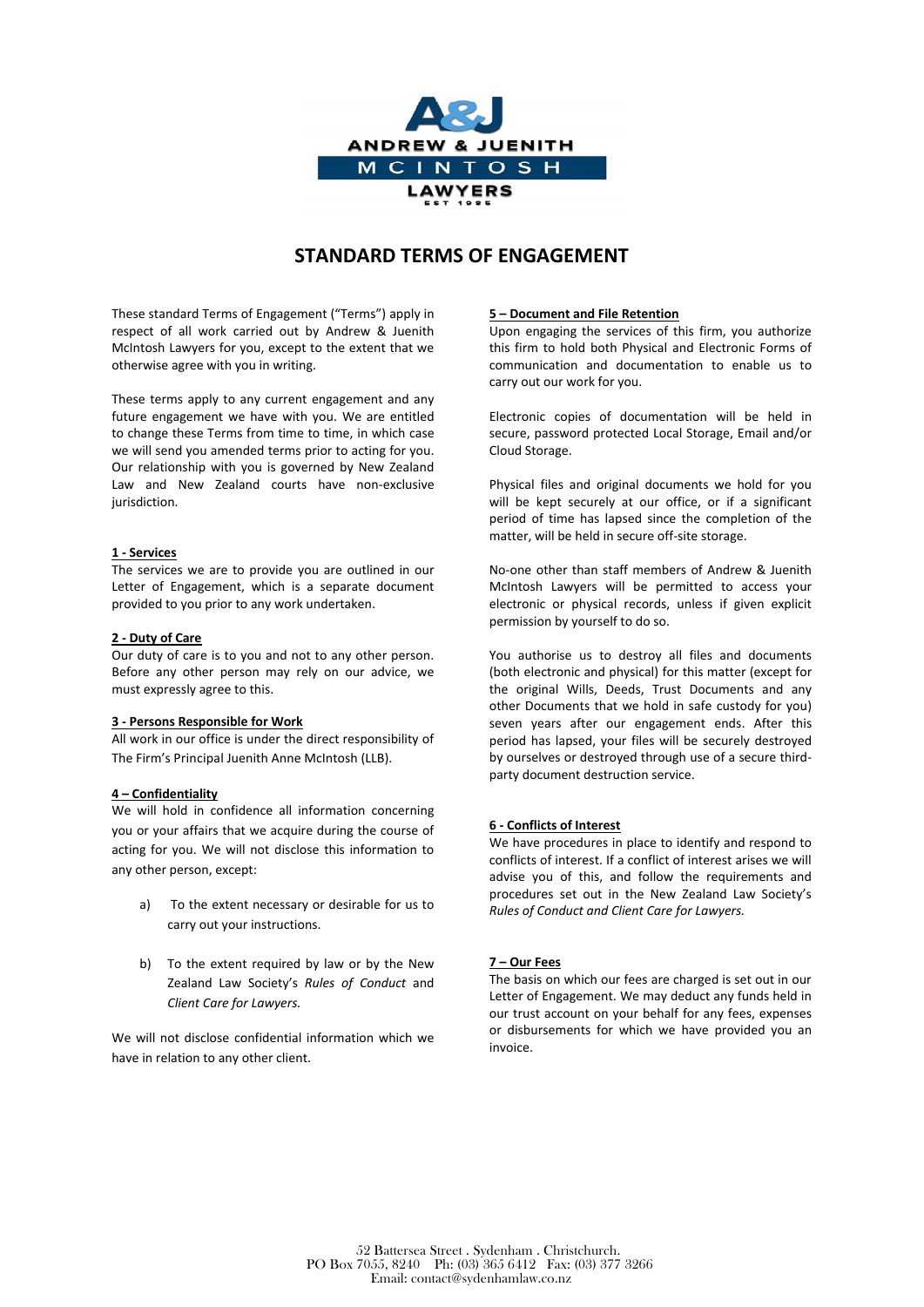## **8 - Terms of Payment**

We will send you an invoice on the completion of a matter. For conveyancing matters, payment is due on made with us. invoice unless alternative arrangements have been payment is due within 14 days of the date of the settlement of the transaction. For other matters,

#### **9– Bank Accounts**

We maintain a Trust account for all funds held for for business expenditures and operating costs. conveyancing matters. We also maintain a firm account

are to be paid into our firm account. Payments for our invoices and other operating expenses

You will be provided with a Deposit Slip for the relevant Bank account any funds are to be paid into.

## **10- GST**

Is payable by you on our fees and charges, and on expenses and disbursements.

## **11- Disbursements and Expenses**

In providing our services to you we may have to pay third parties for disbursements incurred on your behalf. These will be shown in our invoice. We may require you to make an advance payment for the disbursements or expenses we will be incurring on your behalf.

## **12 - Financial Security**

We may ask you to pre-pay amounts to us, or to provide us with security for our fees and expenses. You authorise us to debit against amounts pre-paid by you; and to deduct from any funds held on your behalf in our trust account; any fees, expenses or disbursements for which we have provided an invoice.

#### **13 - Liability for Payment**

Each client named in this agreement is jointly and severally liable to us under this agreement. If a client is a company then each person acting on the company's behalf acknowledges that he or she has authority to enter into this agreement on behalf of the Company, and, in consideration for us supplying services to that company, individually agrees:

- To guarantee the Company's payment to us of all the money it owes
- That he or she can be treated by us as a principal debtor for that money; and
- To indemnify us against all costs, losses and liabilities we incur because the Company fails to pay us that money.

#### **14 - Trusts**

If a client has a trust then each person acting on the trust's behalf acknowledges that he or she has asked us to supply services to them in their capacity as Trustee of the Trust and certifies that they have authority to enter this agreement as agent for the remaining trustees of the trust.

# **15 - Third Parties**

Although you may expect to be reimbursed by a third party for our fees and expenses, and although our invoices may at your request be directed to a third party, you nevertheless remain responsible for payment to us if the third party fails to pay us.

## **16 -Termination**

You may terminate our retainer at any time. We may terminate our retainer in any of the circumstances set out in the Law Society's Rules of Conduct and Client Care for Lawyers. If our retainer is terminated, you are still to pay us all fees due up to the date of termination and all our expenses incurred up to that date.

If you wish to terminate our retainer and engage another law firm to act for you, we will freely uplift and transfer all files we hold for you, if provided with your explicit written and signed instructions to do so.

## **17 - Client Care & Service**

The Law Society client care and Service information is set out below.

Whatever legal services your lawyer is providing, he or she must:

- Act competently, in a timely manner, and in accordance with instructions received and arrangements made.
- Protect and promote your interests and act for you, free from compromising influences or loyalties.
- Discuss with you your objectives and how they should be best achieved.
- Provide you with information about the work to be done, who will do it, and the way the services will be provided.
- Charge you a fee that is fair and reasonable and let you know how and when you will be billed.
- Give you clear information and advice
- Protect your privacy and ensure appropriate confidentiality
- Treat you fairly, respectfully and without discrimination.
- Keep you informed about the work being done and advise you when it's completed.
- Let you know how to make a complaint and deal with any complaint promptly and fairly.

The obligations lawyers owe to clients are described in the Rules of Conduct and Client Care for Lawyers. The duties are subject to other overriding duties, including duties to the courts and to the justice system. If you have any further queries regarding this, please visit www.lawsociety.org.nz or call 0800-261-801.